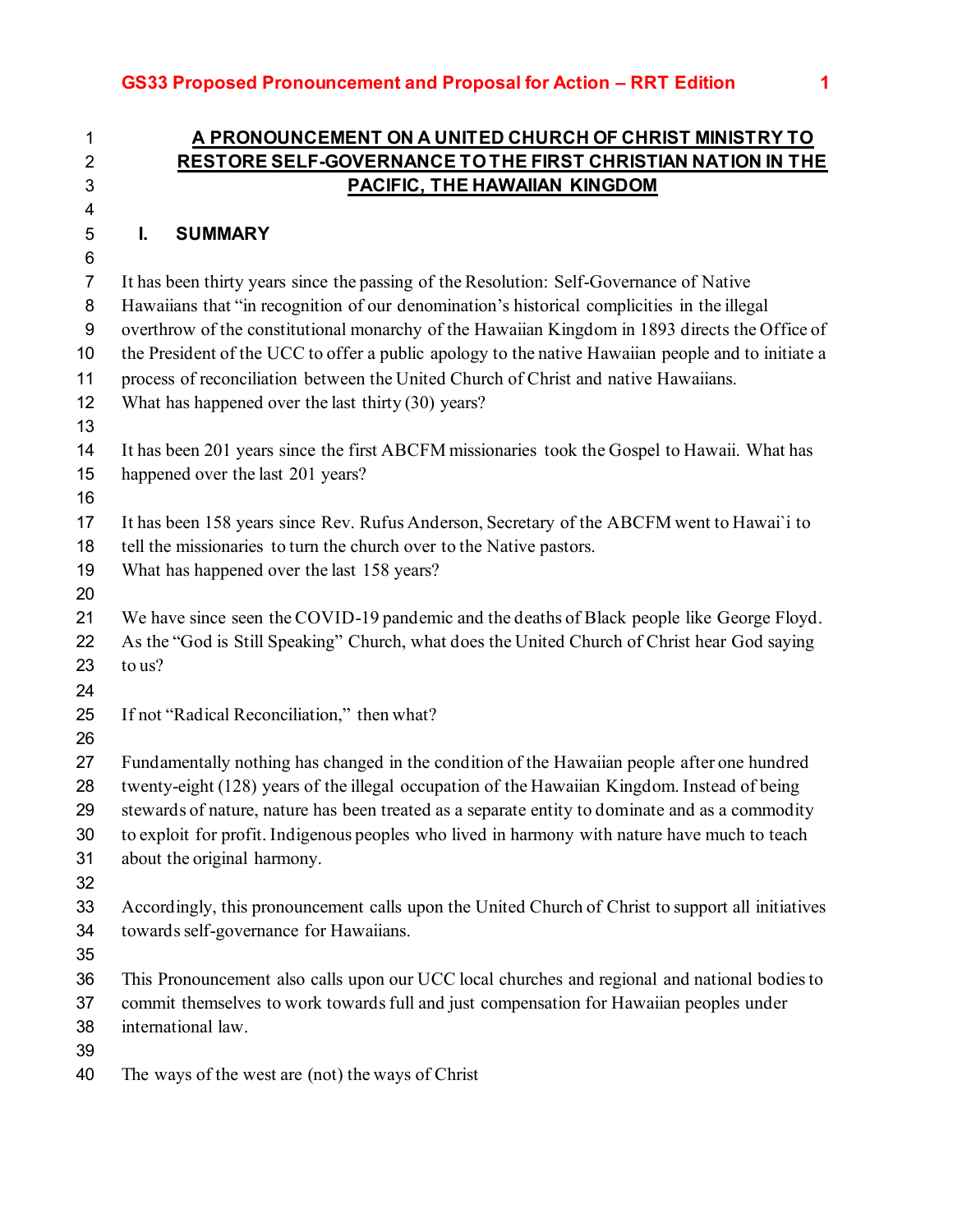#### **II. BACKGROUND**

#### **A. HAWAIIAN KINGDOM**

 No other indigenous language in the world is connected to the geographical features of this archipelago like Hawaiian. The Hawaiian language is for the Hawaiian people, Hawaiian nation, 48 Hawaiian land and the Hawaiian government.<sup>1</sup> The Hawaiian language developed into a complex intellectual identity that continues to be accessed through Hawaiian language newspapers.2 Indigenous language carries the rare qualities of the shared experiences in 51 Hawaiian society for centuries.<sup>3</sup> *Aloha* is another example of the relations between word meanings, usage and context. *Aloha* means hello, greetings, love and much more. If you separate the word by sound in two parts alo and ha they separately can invoke other meanings. *Alo* is face, *alo a he alo* is face to face.<sup>4</sup> *Ha* is the breath of life.<sup>5</sup> The word *Aloha* not only means love, compassion and hello but *aloha* is also the indigenous custom of greeting with *honi*. The Hawaiian language is the core of the Hawaiian national identity. The 1840 Hawaiian Kingdom Constitution created the first Christian democratic government in the pacific recognized by the family of nations. On October 8, 1840 Kamehameha III endorsed the Declaration of Rights and the first Christian constitution for the Hawaiian Kingdom government in the pacific.<sup>6</sup> 

- 
- 
- 
- 
- 

"Ka Nupepa Kuokoa," *Nupepa Kuokoa*, November 19, 1864.

<sup>&</sup>quot;O Hawaii no ka poe Hawaii! Lahui Hawaii! Aina Hawaii! Aupuni Hawaii! OLELO HAWAII! Ua kiola anei na Aupuni e o ka honua i ko lakou mau olelo, a apo ma ka olelo o kekahi aina e? Aole anei i paa o Geremania i kana olelo? Aole anei i hoopaa o Farani i kana? Aole anei i hoopaa o Sepania i kana? No ko lakou ike i ka maikai o ka olelo Enelani, ua hoowahawaha anei lakou i ko lakou mau olelo ponoi, a ao ma ko ka Enelani wale no? Aole loa"

Noenoe Silva and Iokepa Badis, "Early Hawaiian Newspapers and Kanaka Maoli Intellectual History, 1834- 1855," *The Hawaiian Journal of History* 42 (2008): 107.

 Larry Kimura, *Native Hawaiians Study Commission: Report On the Culture, Needs and Concerns of Native Hawaiians*(Honolulu: OHA, June 23, 1983), 173.

Mary Kawena Pukui, *Hawaiian Dictionary* (Honolulu: University of Hawaii Press, 1986), 21.

Mary Kawena Pukui, *Hawaiian Dictionary* (Honolulu: University of Hawaii Press, 1986), 44.

David Keanu Sai, *Ua Mau Ke Ea Sovereignty Endures*(Honolulu: Pua Foundation, 2013), 47.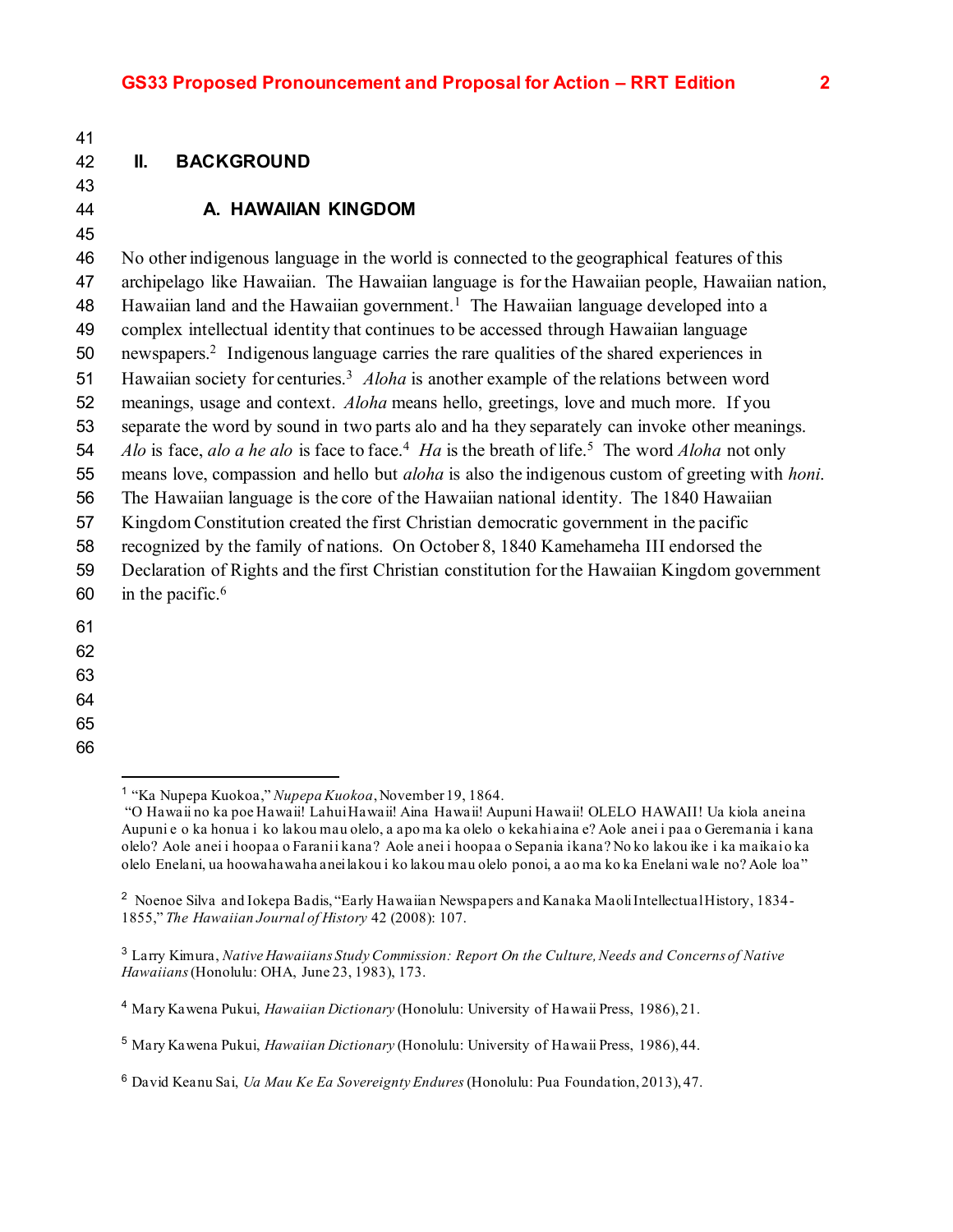| 67<br>68                         | B. Denationalization of the Christian Hawaiian Kingdom                                                                                                                                                                                                                                                                                                                                                                                                                                                                                                                       |
|----------------------------------|------------------------------------------------------------------------------------------------------------------------------------------------------------------------------------------------------------------------------------------------------------------------------------------------------------------------------------------------------------------------------------------------------------------------------------------------------------------------------------------------------------------------------------------------------------------------------|
| 69                               | "Kaumaha na lani kaumaha pu me ka lahui."                                                                                                                                                                                                                                                                                                                                                                                                                                                                                                                                    |
| 70                               | The sadness of the skies is one with the sadness of the nation.                                                                                                                                                                                                                                                                                                                                                                                                                                                                                                              |
| 71                               | "He mea oiaio, aohe wa kaumaha i ike ia mai kinohi mai e like me keia la, iwaena o ka lahui"                                                                                                                                                                                                                                                                                                                                                                                                                                                                                 |
| 72<br>73                         | The truth is no sadder time has ever been known from the beginning of time until today of the<br>nation.                                                                                                                                                                                                                                                                                                                                                                                                                                                                     |
| 74                               | Ke Aloha Aina, 13 Aukake 1898, 3.                                                                                                                                                                                                                                                                                                                                                                                                                                                                                                                                            |
| 75                               |                                                                                                                                                                                                                                                                                                                                                                                                                                                                                                                                                                              |
| 76<br>77<br>78<br>79<br>80<br>81 | On August 12, 1898 G.N. Pratt from the USS Philadelphia, hoisted the American Flag to<br>the top of a pole in front of Iolani Palace, as part of a ceremony marking the illegal annexation of<br>the Hawaiian Islands to the United States. <sup>7</sup> The Hawaiian people in attendance weeping and<br>Hawaiian language newspapers mourning, the crowds expressed their sorrow. Witnessing this<br>symbolic exchange from the Hawaiian national flag to the American national flag, in essence,<br>resembled ending the life of the Hawaiian nation for an American one. |
| 82<br>83<br>84<br>85             | Perhaps even more damaging than the hoisting of the new flag Hawaiians were<br>indoctrinated to replace their Hawaiian national ontology for an American national ontology.<br>After the illegal overthrow in 1893,8 America began Americanization implementation programs<br>in the Hawaiian Kingdom government and into educational institutions in order to secure a                                                                                                                                                                                                      |
| 86                               | military outpost in the middle of the Pacific. Replacing the Hawaiian language with the English                                                                                                                                                                                                                                                                                                                                                                                                                                                                              |
| 87<br>88<br>89                   | language was an intentional cultural bomb <sup>9</sup> that decimated Hawaiian language and culture for<br>future generations. The linguistic goal of Americanization is producing a monolingual English<br>speaking society. <sup>10</sup> Eileen Tamura explains how the American patriotic program in Hawaii                                                                                                                                                                                                                                                              |
| 90<br>91                         | utilized slogans like "one nation, one flag, one language" daily to inculcate children in Hawaii<br>schools to be American. <sup>11</sup> The Americanizing school curriculum was forced upon all school                                                                                                                                                                                                                                                                                                                                                                     |
| 92                               | children in the territory of the Hawaiian Kingdom. <sup>12</sup> The desire to Americanize foreign citizens                                                                                                                                                                                                                                                                                                                                                                                                                                                                  |

<sup>&</sup>lt;sup>7</sup> "The Flag of an Unwavering Tree," Nupepa, April 28, 2015, accessed March 7, 2016, http://nupepahawaii.com/2015/04/28/the-hawaiian-flag-an-unwavering-tree-1893/.

Sally Merry, *Colonizing Hawaii* (Princeton: Princeton University Press, 2000), 36.

 Ngugi Wa Thion'go, *Decolonising the Mind: The Politics of Language in African Literature.* (Nairobi: East African Educational Publishers, 2004), 16.

 Peter A. Speek, "The Meaning of Nationality and Americanization," *The American Journal of Sociology* 32, no. 2 (September 1926): 241.

 Eileen H. Tamura, *Americanization, Acculturation, and Ethnic Identity* (Chicago: University of Illinois Press, 1994), 147.

M. Puakea Nogelmeier, *Mai Paa i Ka Leo* (Honolulu: Bishop Museum Press, 2010), 11.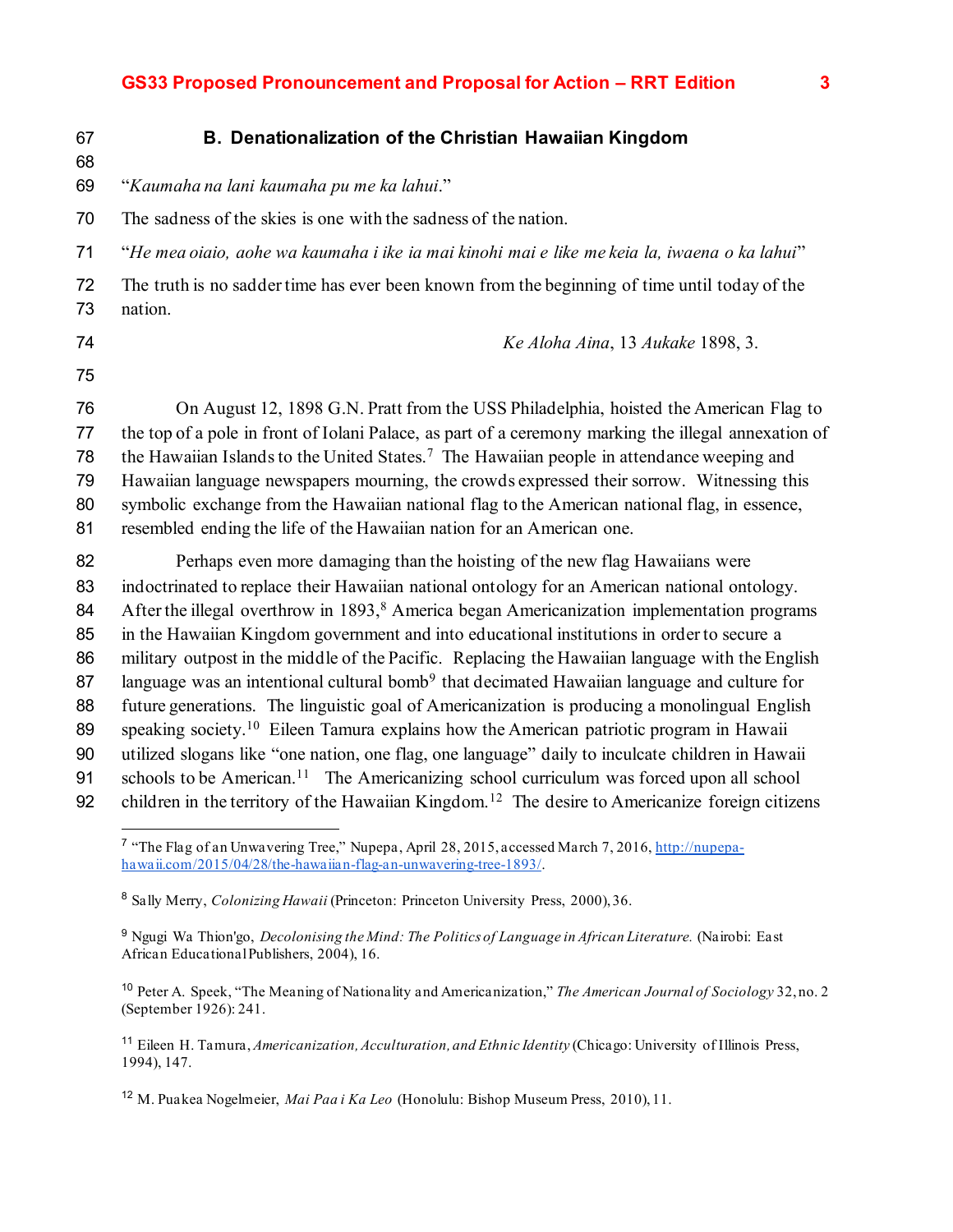"We must Americanize the islands, assume control of the Crown lands, dispose of them in small lots for actual settlers and freeholders for the raising of coffee, oranges, lemons, bananas, pineapples, and grapes, and the result soon will be to give permanent preponderance to a population and a civilization which will make the islands like southern California, and at no distant period convert them into gardens and sanitariums, as well as supply stations for American commerce, thus bringing everything here into harmony with American life and prosperity. To postpone American action many years is only to add to present unfavorable tendencies and to make future

- 104 possession more difficult."
- 

"The Americanization movement in Hawaii mushroomed at the end of World War I and

107 continued unabated through the early 1920s".<sup>16</sup> After World War II, for example, Germany was 108 indicted for the war crime of Germanization.<sup>17</sup>

The Royal Commission of Inquiry compiled evidence of War Crimes and Human Rights

Violations Committed in the Hawaiian Kingdom printed in a January 2020 report by the Ministry

- 111 of the Interior of the Hawaiian Kingdom.<sup>18</sup>
- 

#### **III. BIBLICAL**

"Oh, honest Americans, as Christians hear me for my downtrodden people! Their form of

government is as dear to them as yours is as precious to you. Quite warmly as you love your

country, so they love theirs. With all your goodly possessions, covering a territory so immense

 Eileen H. Tamura, *Americanization, Acculturation, and Ethnic Identity* (Chicago: University of Illinois Press, 1994), 57.

 David K. Sai, "Denationalization through Americanization," *Hawaiian Kingdom Blog*, July 24, 2015, accessed March 6, 2016, http://hawaiiankingdom.org/blog/.

 Dr. David Keanu Sai, *The Royal Commission of Inquiry: Investigating War Crimes and Human Rights Violations Committed in the Hawaiian Kingdom* (Honolulu: Ministry of the Interior Hawaiian Kingdom, 2020), 1-388.

 Kamanamaikalani Beamer, *No Makou Ka Mana Liberating the Nation* (Honolulu: Kamehameha Publishing, 2014), 194.

 David K. Sai, "Denationalization through Americanization," *Hawaiian Kingdom Blog*, July 24, 2015, accessed March 6, 2016, http://hawaiiankingdom.org/blog/.

 David K. Sai, "Denationalization through Americanization," *Hawaiian Kingdom Blog*, July 24, 2015, accessed March 6, 2016, http://hawaiiankingdom.org/blog/.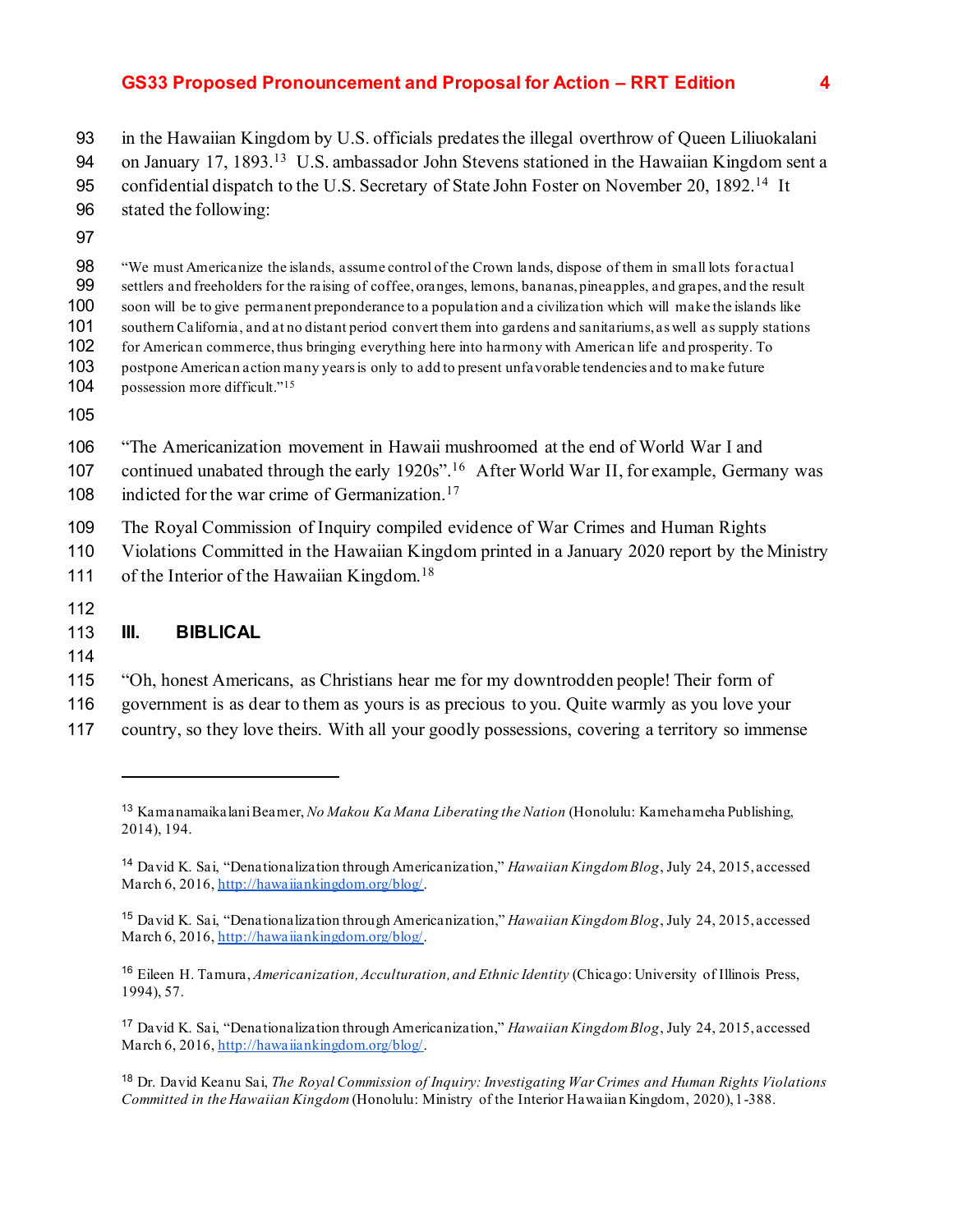| 118        | that there yet remain parts unexplored, possessing islands that, although new at hand, had to be                                                                                                     |
|------------|------------------------------------------------------------------------------------------------------------------------------------------------------------------------------------------------------|
| 119        | neutral ground in time of war, do not covet the little vineyard of Naboth's, so far from your                                                                                                        |
| 120        | shores, lest the punishment of Ahab fall upon you, if not in your day, in that of your children, for                                                                                                 |
| 121        | be not deceived, God is not mocked. The people to whom your fathers told of the living God,                                                                                                          |
| 122<br>123 | and taught to call "Father," and now whom the sons now seek to despoil and destroy, are crying<br>aloud to Him in their time of trouble; and He will keep His promise, and will listen to the voices |
| 124        | of His Hawaiian children lamenting for their homes." <sup>19</sup> Queen Liliuokalani                                                                                                                |
| 125        |                                                                                                                                                                                                      |
| 126        |                                                                                                                                                                                                      |
| 127        | Theological Perspectives                                                                                                                                                                             |
| 128        |                                                                                                                                                                                                      |
| 129        | Scripture Text Related to Proposal Themes                                                                                                                                                            |
| 130        |                                                                                                                                                                                                      |
| 131        | Justice:                                                                                                                                                                                             |
| 132        |                                                                                                                                                                                                      |
| 133        | Micah 6:8                                                                                                                                                                                            |
| 134        | He has told you, O mortal, what is good; and what does the Lord require of you                                                                                                                       |
| 135        | but to do justice, and to love kindness, and to walk humbly with your God?                                                                                                                           |
| 136        |                                                                                                                                                                                                      |
| 137        | Philippians 4:8                                                                                                                                                                                      |
| 138        | Finally, beloved, whatever is true, whatever is honorable, whatever is just, whatever is pure,                                                                                                       |
| 139        | whatever is pleasing, whatever is commendable, if there is any excellence and if there is                                                                                                            |
| 140        | anything worthy of praise, think about these things.                                                                                                                                                 |
| 141        |                                                                                                                                                                                                      |
| 142        | <b>REDRESS:</b>                                                                                                                                                                                      |
| 143        |                                                                                                                                                                                                      |
| 144        | I Samuel 12:3:4                                                                                                                                                                                      |
| 145        | Here I am; testify against me before the Lord and before his anointed. Whose ox have I taken?                                                                                                        |
| 146        | Or whose donkey have I taken? Or whom have I defrauded? Whom have I oppressed? Or from                                                                                                               |
| 147        | whose hand have I taken a bribe to blind my eyes with it? Testify against me <sub>[a]</sub> and I will restore                                                                                       |
| 148        | it to you." They said, "You have not defrauded us or oppressed us or taken anything from the                                                                                                         |
| 149        | hand of anyone.                                                                                                                                                                                      |
| 150<br>151 | Luke 19:5-10                                                                                                                                                                                         |
| 152        | Zacchaeus, hurry and come down; for I must stay at your house today." So he hurried down and                                                                                                         |
| 153        | was happy to welcome him. All who saw it began to grumble and said, "He has gone to be the                                                                                                           |
| 154        | guest of one who is a sinner." Zacchaeus stood there and said to the Lord, "Look, half of my                                                                                                         |
| 155        | possessions, Lord, I will give to the poor; and if I have defrauded anyone of anything, I will pay                                                                                                   |
|            |                                                                                                                                                                                                      |

Queen Liliuokalani, *Hawaiiʻs Story by Hawaiiʻs Queen* (Boston: Lee and Shepard, 1898), 1-380.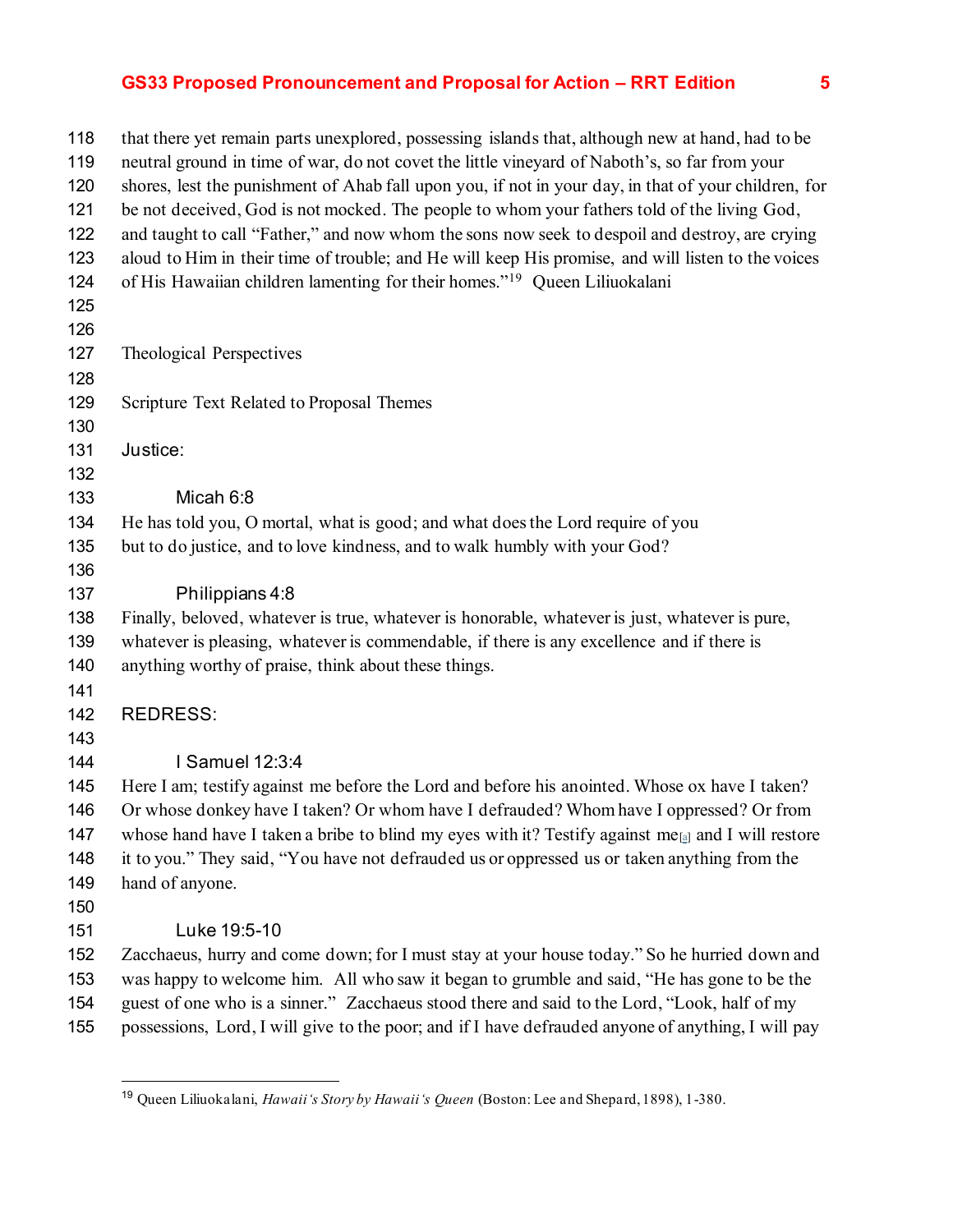| 156<br>157<br>158 | back four times as much." Then Jesus said to him, "Today salvation has come to this house,<br>because he too is a son of Abraham. For the Son of Man came to seek out and to save the lost.                                                                                                                  |
|-------------------|--------------------------------------------------------------------------------------------------------------------------------------------------------------------------------------------------------------------------------------------------------------------------------------------------------------|
| 159<br>160        | LOVE:                                                                                                                                                                                                                                                                                                        |
| 161               |                                                                                                                                                                                                                                                                                                              |
| 162               | Matthew 22:37                                                                                                                                                                                                                                                                                                |
| 163<br>164        | He said to him, "You shall love the Lord your God with all your heart, and with all your soul,<br>and with all your mind.                                                                                                                                                                                    |
| 165               |                                                                                                                                                                                                                                                                                                              |
| 166               | Mark 12:30                                                                                                                                                                                                                                                                                                   |
| 167<br>168        | You shall love the Lord your God with all your heart, and with all your soul, and with all your<br>mind, and with all your strength.                                                                                                                                                                         |
| 169               |                                                                                                                                                                                                                                                                                                              |
| 170               | Luke 10:27                                                                                                                                                                                                                                                                                                   |
| 171               | He answered, "You shall love the Lord your God with all your heart, and with all your soul, and                                                                                                                                                                                                              |
| 172               | with all your strength, and with all your mind; and your neighbor as yourself.                                                                                                                                                                                                                               |
| 173               |                                                                                                                                                                                                                                                                                                              |
| 174               | I Corinthians 13                                                                                                                                                                                                                                                                                             |
| 175               | If I speak in the tongues of mortals and of angels, but do not have love, I am a noisy gong or a                                                                                                                                                                                                             |
| 176<br>177        | clanging cymbal. And if I have prophetic powers, and understand all mysteries and all<br>knowledge, and if I have all faith, so as to remove mountains, but do not have love, I am nothing.                                                                                                                  |
| 178               | If I give away all my possessions, and if I hand over my body so that I may boast, [a] but do not                                                                                                                                                                                                            |
| 179               | have love, I gain nothing.                                                                                                                                                                                                                                                                                   |
| 180<br>181<br>182 | Love is patient; love is kind; love is not envious or boastful or arrogant or rude. It does not insist<br>on its own way; it is not irritable or resentful; it does not rejoice in wrongdoing, but rejoices in<br>the truth. It bears all things, believes all things, hopes all things, endures all things. |
| 183<br>184<br>185 | Love never ends. But as for prophecies, they will come to an end; as for tongues, they will<br>cease; as for knowledge, it will come to an end. For we know only in part, and we prophesy only<br>in part; but when the complete comes, the partial will come to an end. When I was a child, I               |
| 186               | spoke like a child, I thought like a child, I reasoned like a child; when I became an adult, I put an                                                                                                                                                                                                        |
| 187<br>188        | end to childish ways. For now we see in a mirror, dimly, [b] but then we will see face to face.<br>Now I know only in part; then I will know fully, even as I have been fully known. And now                                                                                                                 |
| 189               | faith, hope, and love abide, these three; and the greatest of these is love.                                                                                                                                                                                                                                 |
| 190<br>191        | <b>RECONCILIATION:</b>                                                                                                                                                                                                                                                                                       |
| 192               |                                                                                                                                                                                                                                                                                                              |
| 193               | Job 42:8-10                                                                                                                                                                                                                                                                                                  |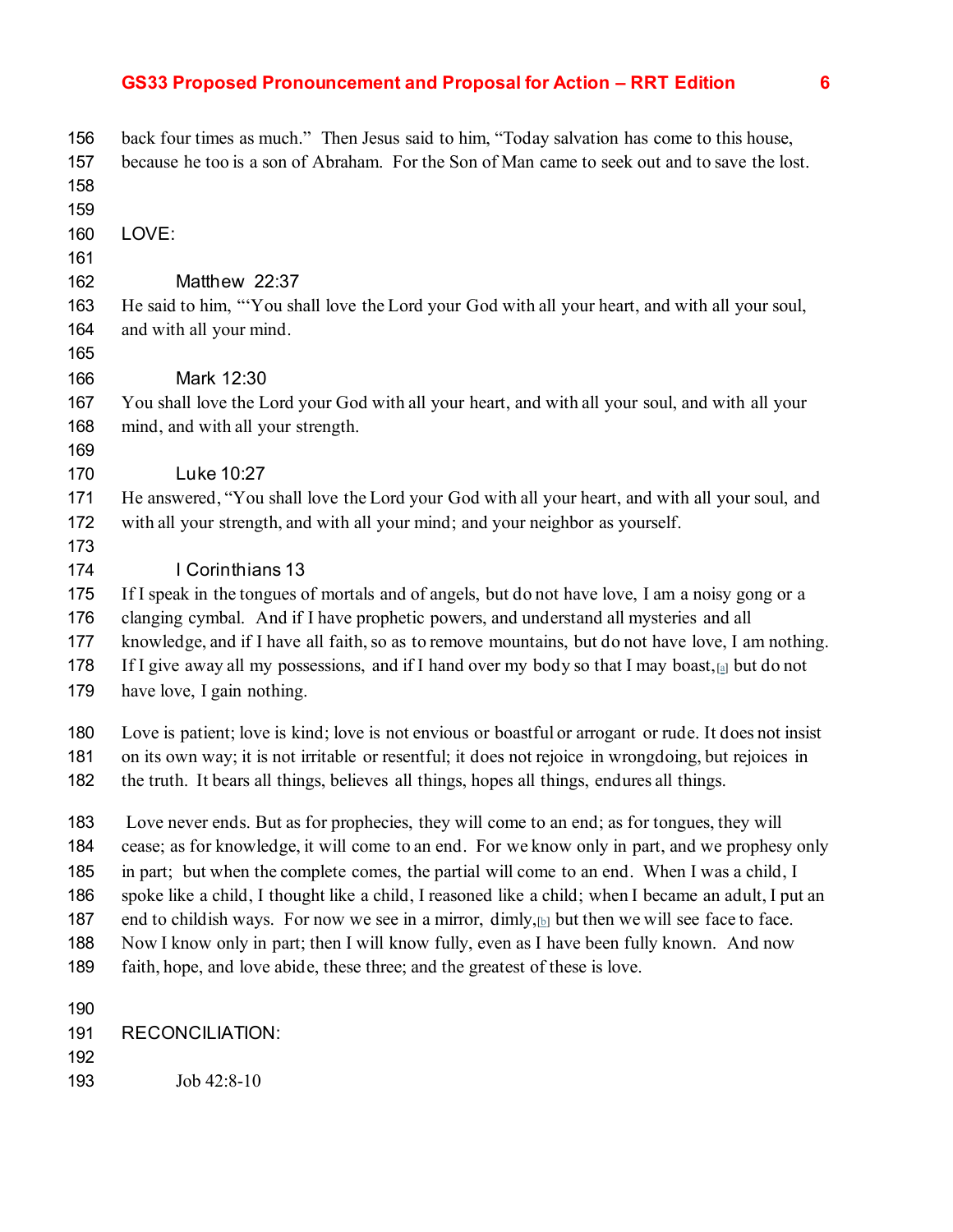| 194<br>195<br>196<br>197<br>198 | Now therefore take seven bulls and seven rams, and go to my servant Job, and offer up for<br>yourselves a burnt offering; and my servant Job shall pray for you, for I will accept his prayer<br>not to deal with you according to your folly; for you have not spoken of me what is right, as my<br>servant Job has done." So Eliphaz the Temanite and Bildad the Shuhite and Zophar the<br>Naamathite went and did what the Lord had told them; and the Lord accepted Job's prayer. |
|---------------------------------|---------------------------------------------------------------------------------------------------------------------------------------------------------------------------------------------------------------------------------------------------------------------------------------------------------------------------------------------------------------------------------------------------------------------------------------------------------------------------------------|
| 199                             | Job's Fortunes Are Restored Twofold                                                                                                                                                                                                                                                                                                                                                                                                                                                   |
| 200<br>201                      | And the Lord restored the fortunes of Job when he had prayed for his friends; and the Lord gave<br>Job twice as much as he had before.                                                                                                                                                                                                                                                                                                                                                |
| 202<br>203<br>204<br>205<br>206 | Matthew 5:24<br>leave your gift there before the altar and go; first be reconciled to your brother or sister, [a] and<br>then come and offer your gift.                                                                                                                                                                                                                                                                                                                               |
| 207                             | I Peter 3:8-9                                                                                                                                                                                                                                                                                                                                                                                                                                                                         |
| 208                             | Finally, all of you, have unity of spirit, sympathy, love for one another, a tender heart, and a                                                                                                                                                                                                                                                                                                                                                                                      |
| 209                             | humble mind. Do not repay evil for evil or abuse for abuse; but, on the contrary, repay with a                                                                                                                                                                                                                                                                                                                                                                                        |
| 210<br>211                      | blessing. It is for this that you were called—that you might inherit a blessing.                                                                                                                                                                                                                                                                                                                                                                                                      |
| 212                             | Il Corinthians 5:18-20                                                                                                                                                                                                                                                                                                                                                                                                                                                                |
| 213                             | All this is from God, who reconciled us to himself through Christ, and has given us the ministry                                                                                                                                                                                                                                                                                                                                                                                      |
| 214<br>215<br>216<br>217        | of reconciliation; that is, in Christ God was reconciling the world to himself, [a] not counting their<br>trespasses against them, and entrusting the message of reconciliation to us. So we are<br>ambassadors for Christ, since God is making his appeal through us; we entreat you on behalf of<br>Christ, be reconciled to God.                                                                                                                                                   |
| 218                             |                                                                                                                                                                                                                                                                                                                                                                                                                                                                                       |
| 219                             | THE RELATIONSHIP BETWEEN JUSTICE AND RECONCILIATION                                                                                                                                                                                                                                                                                                                                                                                                                                   |
| 220                             | Biblically, there is a relationship between "Justice" and "Reconciliation" that began with                                                                                                                                                                                                                                                                                                                                                                                            |
| 221                             | the understanding that there can be no reconciliation without justice. The Hebrew scriptures                                                                                                                                                                                                                                                                                                                                                                                          |
| 222                             | speak unequivocally for "Justice."                                                                                                                                                                                                                                                                                                                                                                                                                                                    |
| 223                             |                                                                                                                                                                                                                                                                                                                                                                                                                                                                                       |
| 224                             | 1. "Yahweh works vindication and justice for all who are oppressed." (Psalm 103:6)                                                                                                                                                                                                                                                                                                                                                                                                    |
| 225                             |                                                                                                                                                                                                                                                                                                                                                                                                                                                                                       |
| 226<br>227                      | 2. Jesus saw his mission as one of "Justice:"                                                                                                                                                                                                                                                                                                                                                                                                                                         |
| 228<br>229<br>230<br>231        | "The Spirit of god is upon me, because God has anointed me to preach good news to the poor,<br>and has sent me to proclaim release to the captives and recovering of sight to those who are<br>blind, to set at liberty those who are oppressed, to proclaim the acceptable year of the Sovereign.<br>$(Luke 4:18-19)$                                                                                                                                                                |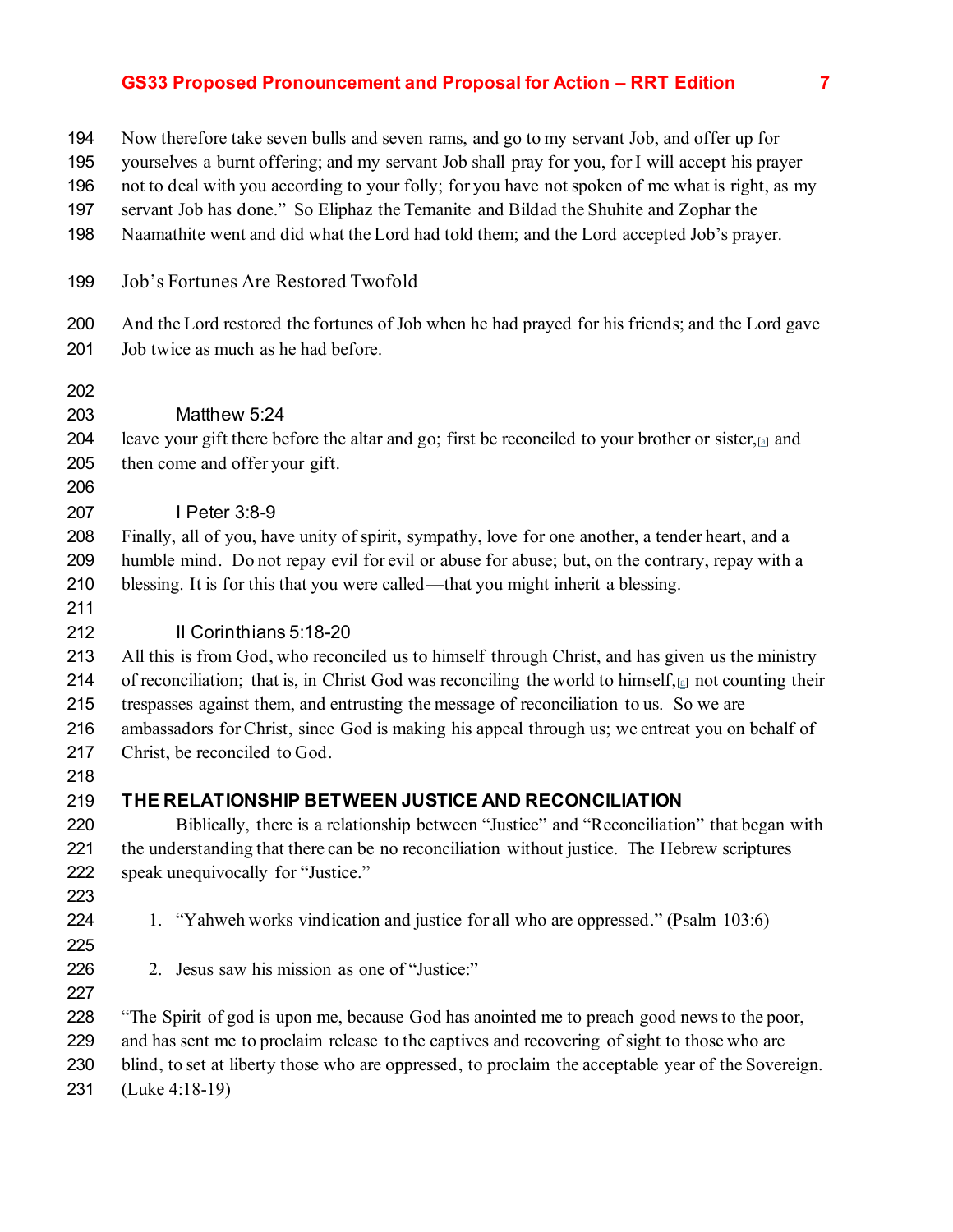| 232        |                                                                                                                                                                                                    |
|------------|----------------------------------------------------------------------------------------------------------------------------------------------------------------------------------------------------|
| 233        | 3. Jesus also preached for an active "Reconciliation" that begins with Justice.                                                                                                                    |
| 234        |                                                                                                                                                                                                    |
| 235        | So, if you are offering your gift to the altar, and they remember that your neighbor has something                                                                                                 |
| 236        | against you, leave your gift there before the altar and go; first be reconciled to your neighbor,                                                                                                  |
| 237        | and then come and offer your gift. (Matthew 5:23-24)                                                                                                                                               |
| 238        |                                                                                                                                                                                                    |
| 239        | Justice is necessary for reconciling all peoples and creations to God. The prophets' call for                                                                                                      |
| 240        | "Justice" was issued in order to reconcile the original harmony of creation with God. God                                                                                                          |
| 241        | created all people as equal and sovereign with their unique cultures. The creation included the                                                                                                    |
| 242        | harmony of God with creation, of humans with nature.                                                                                                                                               |
| 243        |                                                                                                                                                                                                    |
| 244        | Sin is the breaking of this harmony.                                                                                                                                                               |
| 245        |                                                                                                                                                                                                    |
| 246        | <b>RADICAL RECONCILIATION</b>                                                                                                                                                                      |
| 247        |                                                                                                                                                                                                    |
| 248        | James 2:14-17                                                                                                                                                                                      |
| 249<br>250 | What good is it, my brothers and sisters, if someone claims to have faith but has no deeds? Can                                                                                                    |
| 251        | such faith save them? Suppose a brother or a sister is without clothes and daily food. If one of<br>you says to them, "Go in peace; keep warm and well fed," but does nothing about their physical |
| 252        | needs, what good is it? In the same way, faith by itself, if it is not accompanied by actions, I'm                                                                                                 |
| 253        | dead."                                                                                                                                                                                             |
| 254        |                                                                                                                                                                                                    |
| 255        | Revelation 3:15-18                                                                                                                                                                                 |
| 256        | I know your deeds, that you are neither cold nor hot. I wish you were either one or the other. So,                                                                                                 |
| 257        | because you are lukewarm--neither hot nor cold--I am about to spit you out of my mouth. You                                                                                                        |
| 258        | say, "I am rich; I have acquired wealth and do not need a thing. But you do not realize that you                                                                                                   |
| 259        | are wretched, pitiful, poor, blind and naked. I counsel you to buy from me gold refined in the                                                                                                     |
| 260        | fire, so you can become rich; and white clothes to wear, so you can cover your shameful                                                                                                            |
| 261        | nakedness; and salve to put on your eyes, so you can see.                                                                                                                                          |
| 262        | Those whom I love I rebuke and discipline. So be earnest and repent. Here I am! I stand at the                                                                                                     |
| 263        | door and knock. If anyone hears my voice and opens the door, I will come in and eat with that                                                                                                      |
| 264        | person, and they with me.                                                                                                                                                                          |
| 265        |                                                                                                                                                                                                    |
| 266        | Ending the "Biblical section," the first quote was from Queen Liliuokalani who astutely quoted                                                                                                     |
| 267        | from Naboth's Vineyard found in 1 Kings, chapter 21 in the Bible likening the United States'                                                                                                       |
| 268        | attempt to take over Hawai'i like King Ahab's attempt to take away Naboth's vineyard.                                                                                                              |
| 269        |                                                                                                                                                                                                    |
| 270        | To reveal some of the attitude of those representing the Hawaiian Evangelical Association                                                                                                          |
| 271        | (HEA), the following quote is from <i>The Friend</i> , the official newsletter of the HEA published                                                                                                |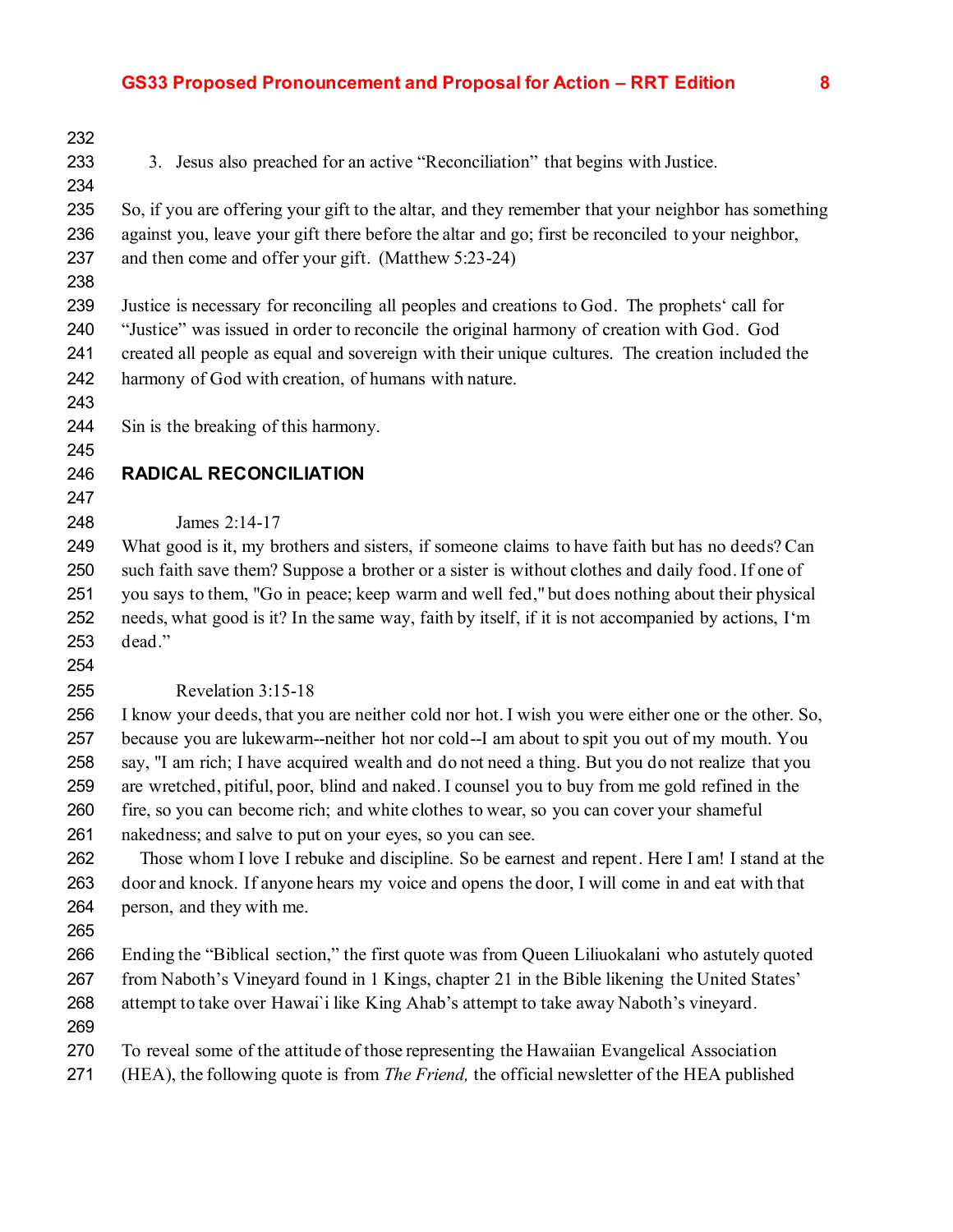| 272<br>273                      | immediately after the overthrow of January 17, 1893. On the front page of The Friend,<br>published in February, 1893 is the lead article written by S. E, Bishop, the Editor.                                                                                                                                                                                                                                                                                                     |
|---------------------------------|-----------------------------------------------------------------------------------------------------------------------------------------------------------------------------------------------------------------------------------------------------------------------------------------------------------------------------------------------------------------------------------------------------------------------------------------------------------------------------------|
| 274<br>275                      | <b>A WONDERFUL WEEK</b>                                                                                                                                                                                                                                                                                                                                                                                                                                                           |
| 276                             |                                                                                                                                                                                                                                                                                                                                                                                                                                                                                   |
| 277                             | "It was that of January, from the 11 th to the 19th; a period of strange, startling,                                                                                                                                                                                                                                                                                                                                                                                              |
| 278                             | impressive experiences. No like period, so important, so exciting, so charged with momentous                                                                                                                                                                                                                                                                                                                                                                                      |
| 279                             | events have existed since foreigners resided in Honolulu. It was a history-making epoch,                                                                                                                                                                                                                                                                                                                                                                                          |
| 280<br>281                      | witnessing the unheralded and shameful collapse of the once noble and proud Hawaiian<br>monarchy, and initiating, as we believe, a glorious new era of freedom and honor for Hawaii.                                                                                                                                                                                                                                                                                              |
| 282                             |                                                                                                                                                                                                                                                                                                                                                                                                                                                                                   |
| 283                             | Then, least looked for, and most dramatic of the series, came the tragic, scenic self-                                                                                                                                                                                                                                                                                                                                                                                            |
| 284                             | murder of the monarchy; when, encouraged by kahunas, the half-maddened Queen broke her                                                                                                                                                                                                                                                                                                                                                                                            |
| 285                             | oath, and discarded the Constitution, to the horror of her white partisans, and to the exulting                                                                                                                                                                                                                                                                                                                                                                                   |
| 286                             | hope of the people she was betraying, who now saw clear the way to case off the incubus of                                                                                                                                                                                                                                                                                                                                                                                        |
| 287                             | her caprice and arrogance which they had so wearily and patiently endured. At once sprang                                                                                                                                                                                                                                                                                                                                                                                         |
| 288                             | forth the wrath and power of the conservative and long-suffering whites. The wise, determined,                                                                                                                                                                                                                                                                                                                                                                                    |
| 289                             | upright leaders, and the honest, courageous, intelligent rank and file of the thousands of                                                                                                                                                                                                                                                                                                                                                                                        |
| 290                             | Honolulu's citizens rallied at once to establish their liberties and to overthrow the rotten                                                                                                                                                                                                                                                                                                                                                                                      |
| 291                             | Monarchy."                                                                                                                                                                                                                                                                                                                                                                                                                                                                        |
| 292                             |                                                                                                                                                                                                                                                                                                                                                                                                                                                                                   |
| 293                             |                                                                                                                                                                                                                                                                                                                                                                                                                                                                                   |
| 294                             | IV. STATEMENT OF CHRISTIAN CONVICTION                                                                                                                                                                                                                                                                                                                                                                                                                                             |
| 295                             |                                                                                                                                                                                                                                                                                                                                                                                                                                                                                   |
| 296                             | The Thirty-Third General Synod of the United Church of Christ recognizes the following:                                                                                                                                                                                                                                                                                                                                                                                           |
| 297<br>298                      | The United Church of Christ has historically stressed the importance of Justice as a key faith<br>component for the Church.                                                                                                                                                                                                                                                                                                                                                       |
| 299<br>300                      | The correction of injustices depends upon correct history based upon factual matters.                                                                                                                                                                                                                                                                                                                                                                                             |
| 301                             | History is often based upon who writes the history and factual information available.                                                                                                                                                                                                                                                                                                                                                                                             |
| 302<br>303<br>304<br>305<br>306 | At the time of the passing of the Resolution: Self-Governance of Native Hawaiians at the<br>Eighteenth General Synod in 1991, all available information was not available. For example,<br>even within the resolution itself are the words: "Then the Great Mahele (land distribution), a<br>foreign idea of private land ownership, was introduced. The Kingdom of Hawaii enacted this<br>system by Euro-American design and pressure." Since then, young Hawaiian scholars have |
| 307<br>308                      | proven this to be false—that a young Kamehameha III with elite advisors enacted the Mahele of<br>1848 in order to keep the land in the hands of the Hawaiian people. Also, in the same resolution,                                                                                                                                                                                                                                                                                |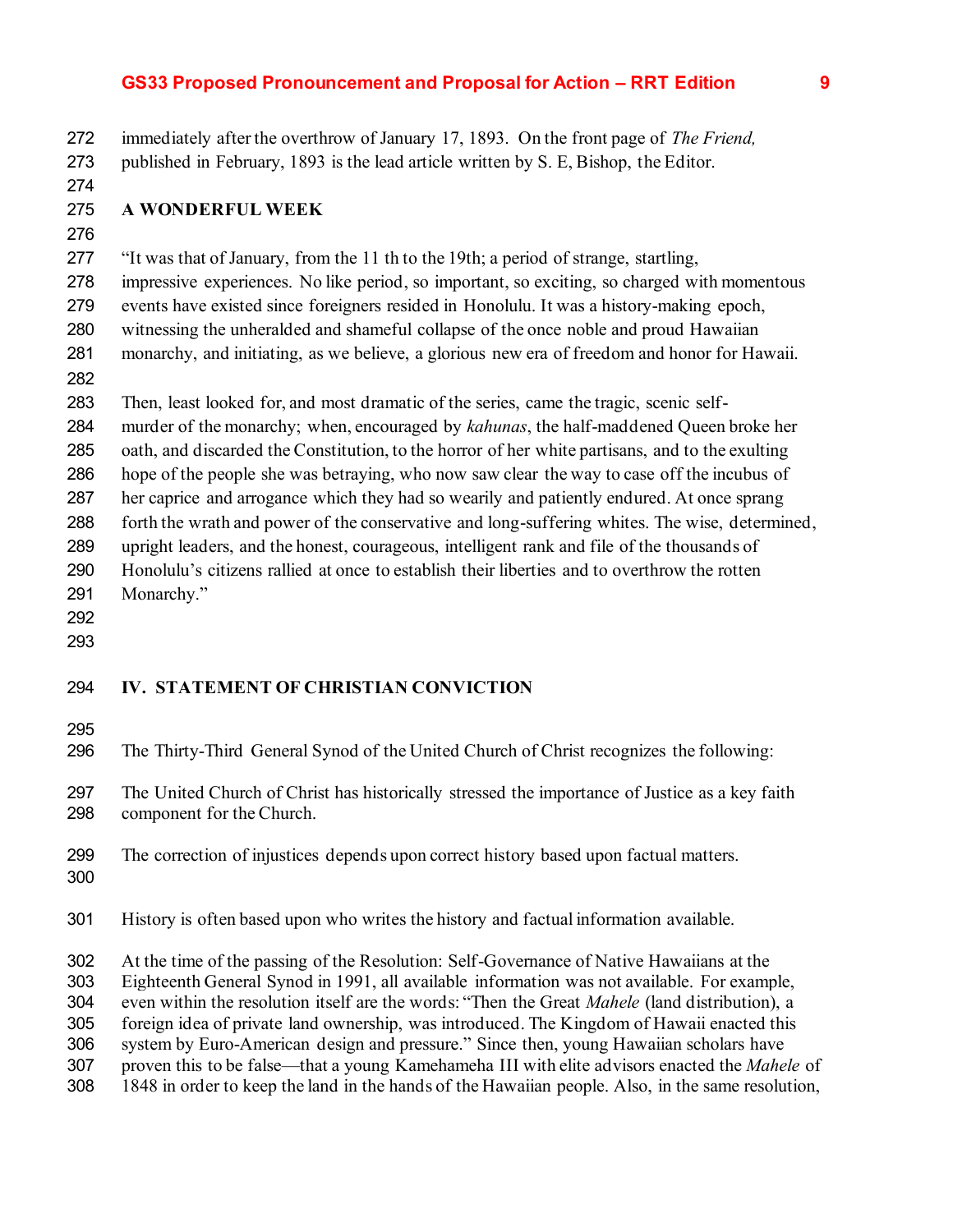- reference was made to President Richard Nixon in 1970 announcing a national policy of self-
- determination on Indian tribes as if this was a model of self-governance for Native Hawaiians.
- Everyone knows today that this is NOT the model of self-governance that is to be followed.
- Since the time of the Eighteenth General Synod in 1991, the Association of Hawaiian
- Evangelical Churches has learned the history of Rev. Rufus Anderson, the long-term secretary
- (35 years) of the ABCFM (American Board of Commissioners for Foreign Mission) visit to the
- missionaries in Hawaii in 1863. Rev. Rufus Anderson, considered as the author of the three-self
- method (self-supporting, self-governing and self-propagating) traveled to Hawaii to tell the
- missionaries to create self-reliant, self-governing churches and "to devolve upon it (the Hawaiian churches) the responsibilities of self-government in ecclesiastical matters." This new knowledge
- of past history has stimulated the AHEC to strive for true self-governance.
- The information included in this pronouncement on "A Hawaiian Kingdom" and
- "Denationalization of the Christian Hawaiian Kingdom" is a beginning attempt to correct some
- of the false history that has been disseminated.
- Although the United Church of Christ is known for its pro-active stands on Justice, justice depends upon action, not just stating what is true and just and right (*pono* in "Hawaiian).
- This is a special moment in the history of the United Church of Christ. The people within the
- church have all experienced the COVID-19 pandemic. The people have all witnessed the killing
- of George Floyd. What is God calling the United Church of Christ to do, to act? The United
- Church of Christ needs to learn from people everywhere—from South Africa, from the
- indigenous struggles around the world, from past history, from the events unfolding before our
- eyes. Could God be calling the United Church of Christ to commit itself to "Radical
- Reconciliation" at every level of the Church? The meaning of "radical" as emphasized by our
- mentors in the webinar "Radical Reconciliation" (and in the book by the same name) means
- "root." Jesus was radical because he dealt with ROOT issues. Jesus is the model for the United
- Church of Christ for "radical reconciliation."
- Therefore, the Thirty-Third General Synod of the United Church of Christ commits itself to:
- 336 Listen to what God is calling the church to do in 2021.
- Take the initiative to learn the correct history to correct the false narratives that exist.
- To study this document—A Pronouncement on a United Church of Christ Ministry to Restore Self-Governance to the First Christian Nation in the Pacific, the Hawaiian Kingdom and ask for workshops to clarify remaining questions among your people.
- 341 Join in actions initiated by the national United Church of Christ, its officers, agencies and organizations identified as part of the church that address this pronouncement.
- Promote exposure trips of members to visit Hawaii to learn first-hand of the history and present realities that exist.
- Repent of the role of the predecessor church and agencies of the United Church of Christ 346 that were complicit in not allowing full self-governance to the Native Hawaiian people.
- Repent of discriminatory attitudes held about Native Hawaiians and other indigenous peoples.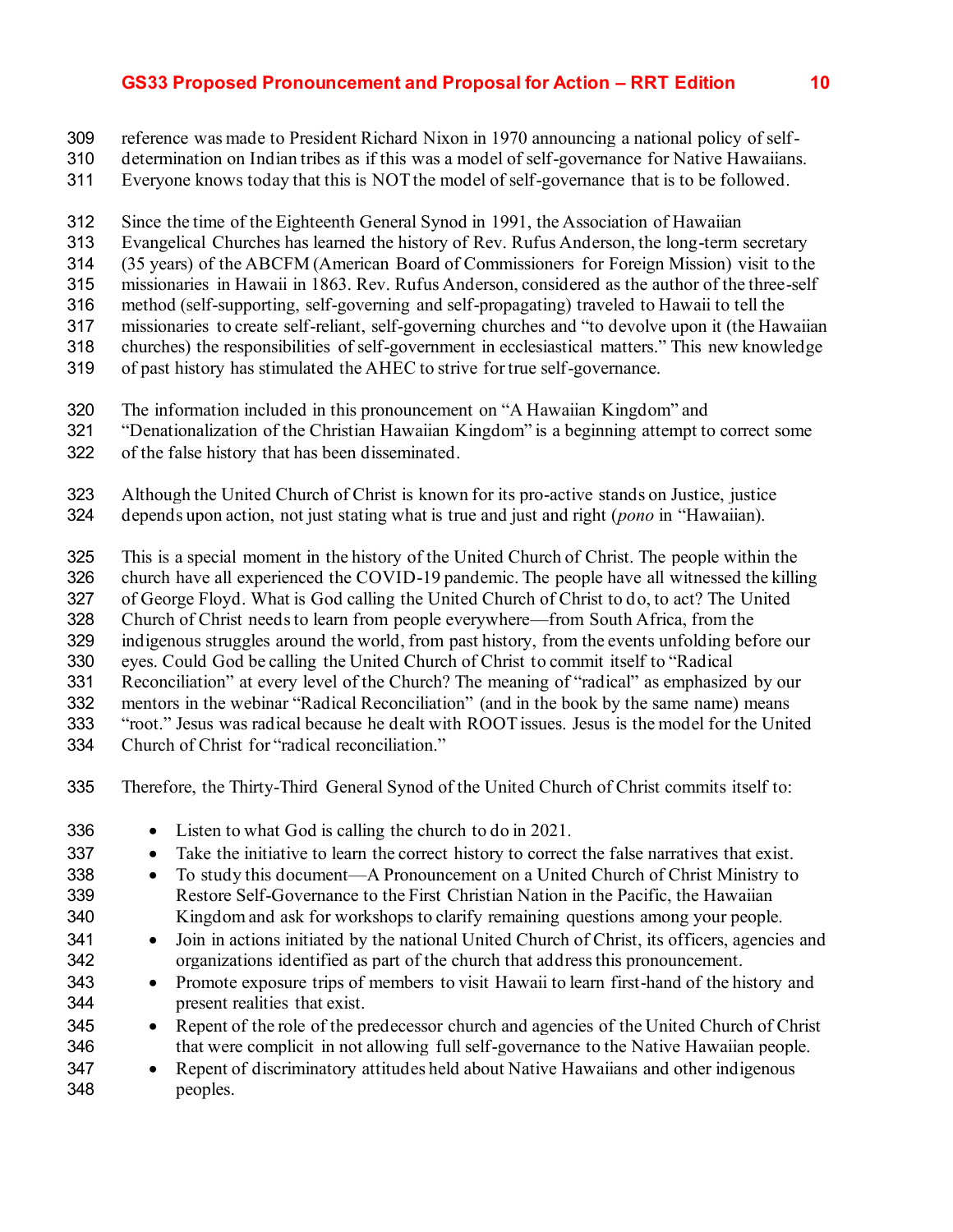**A PROPOSAL FOR ACTION ON A UNITED CHURCH OF CHRIST MINISTRY TO** 

## **RESTORE SELF-GOVERNANCE TO THE FIRST CHRISTIAN NATION IN THE PACIFIC, THE HAWAIIAN KINGDOM**

## **I. SUMMARY**

 This Proposal for Action requests the United Church of Christ to support and assist the Hawaiian people to restore justice/righteousness (*pono*) through Hawaiian natural law to the land and people of the Hawaiian Kingdom. Hawaiian land and its people are currently enduring 128 years of continuing desecration, war crimes, pillaging, trade mark infringement, unfair trials, incarceration and illegal occupation by the United States of America.

### **II. BACKGROUND STATEMENT**

 This Proposal for Action is based upon the Pronouncement of a United Church of Christ Ministry to Restore Self-Governance to the First Christian Nation in the Pacific, the Hawaiian Kingdom. The Pronouncement presents a policy statement for the United Church of Christ to support, assist and work towards justice/righteousness (*pono*) for Hawaiian self-governance.

#### **III. IMPLEMENTATION: DIRECTIONAL STATEMENTS AND GOALS**

The Thirty-Third General Synod gives the responsibility for the implementation of the Proposal

for Action to the Association of Hawaiian Evangelical Church members to restore

justice/righteousness (*pono*) and exercise self-determination, self-sufficiency and a self-

governance model for the 21st century. The proposal:

 Calls on the United Church of Christ, through its agencies of the Justice and Witness Ministries (JWM), the Wider Church Ministries (WCM) (including the Common Global Ministries with the Disciples of Christ), the Council of Racial and Ethnic Ministries (COREM) bodies including the Pacific Islander and Asian American Ministries (PAAM), together with the Hawaii Conference of the United Church of Christ (HCUCC) and the Council of Conference Ministers of the UCC-- to initiate measures to compel the U.S. President, the U.S. Congress and the related agencies of the U.S. government to provide a more just compensation for the Hawaiian people affected by the 1893 illegal overthrow of the Hawaiian Kingdom government and the ongoing prolonged illegal occupation of the Hawaiian Kingdom.